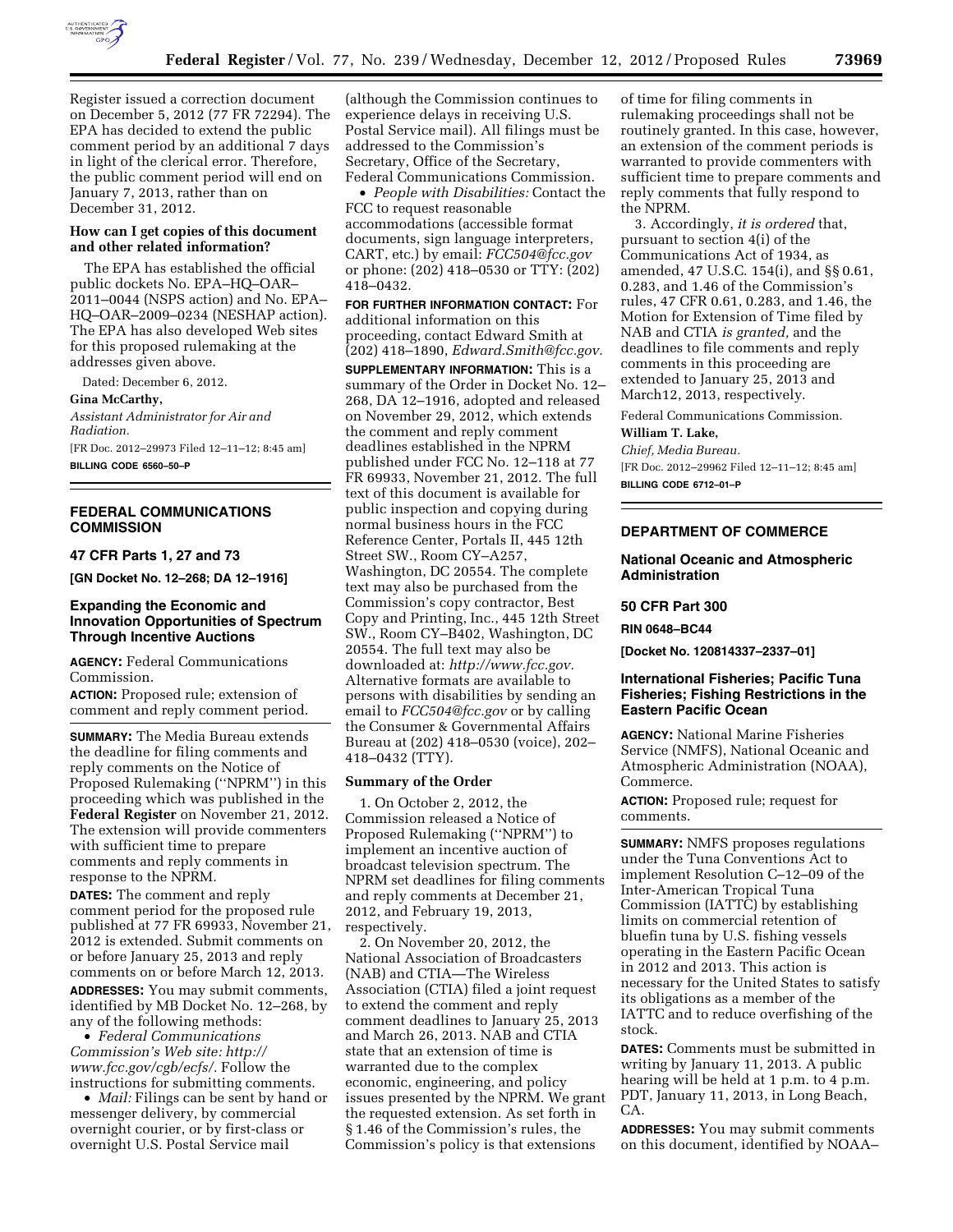NMFS–2012–0172, by any of the following methods:

• *Electronic Submissions:* Submit all electronic public comments via the Federal eRulemaking Portal: *[http://](http://www.regulations.gov)  [www.regulations.gov](http://www.regulations.gov)*. To submit comments via the e-Rulemaking Portal, first click the ''submit a comment'' icon, then enter NOAA–NMFS–2012–0172 in the keyword search. Locate the document you wish to comment on from the resulting list and click on the ''Submit a Comment'' icon on the right of that line.

• *Mail:* Submit written comments to Heidi Taylor, NMFS Southwest Regional Office, 501 W. Ocean Blvd., Suite 4200, Long Beach, CA 90802. Include the identifier ''NOAA–NMFS– 2012–0172'' in the comments.

• *Fax:* 562–980–4047; Attn: Heidi Taylor.

• *Public hearing:* The public is welcome to attend a public hearing and offer comments on this rule on January 11, 2013 from 1 p.m. 4 p.m. at 501 W. Ocean Boulevard, Suite 4200, Long Beach, CA 90802. The public may also participate in the public hearing via conference line: 1–888–760–6181; participant passcode: #7600181.

*Instructions:* Comments must be submitted by one of the above methods to ensure they are received, documented, and considered by NMFS. Comments sent by any other method, to any other address or individual, or received after the end of the comment period, may not be considered. All comments received are a part of the public record and will generally be posted for public viewing on [www.regulations.gov](http://www.regulations.gov) without change. All personal identifying information (e.g., name, address, etc.) submitted voluntarily by the sender will be publicly accessible. Do not submit confidential business information, or otherwise sensitive or protected information. NMFS will accept anonymous comments (enter ''N/A'' in the required fields if you wish to remain anonymous). Attachments to electronic comments will only be accepted in Microsoft Word or Excel, WordPerfect, or Adobe PDF file formats.

Written comments regarding the burden-hour estimates or other aspects of the collection-of-information requirements contained in this proposed rule may be submitted to NMFS SWR and by email to

*OIRA*\_*[Submission@omb.eop.gov,](mailto:OIRA_Submission@omb.eop.gov)* or faxed to (202) 395–7285. Copies of the draft Regulatory Impact Review (RIR) and other supporting documents are available at *<http://swr.nmfs.noaa.gov/>*. **FOR FURTHER INFORMATION CONTACT:**  Heidi Taylor, NMFS SWR, 562–980– 4039.

## **SUPPLEMENTARY INFORMATION:**

### **Background on the IATTC**

The United States is a member of the IATTC, which was established under the 1949 Convention for the Establishment of an Inter-American Tropical Tuna Commission. The full text of the 1949 Convention is available at: *[http://www.iattc.org/PDFFiles/](http://www.iattc.org/PDFFiles/IATTC_convention_1949.pdf)  IATTC*\_*[convention](http://www.iattc.org/PDFFiles/IATTC_convention_1949.pdf)*\_*1949.pdf*. The IATTC was established to provide an international arrangement to ensure the effective international conservation and management of highly migratory species of fish in the Convention Area (defined as the waters of the eastern Pacific Ocean (EPO)). Since 1998, conservation resolutions implemented within the IATTC have further defined the Convention Area as the area bounded by the coast of the Americas, the 50° N. and 50° S. parallels, and the 150° W. meridian. The IATTC has maintained a scientific research and fishery monitoring program for many years, and regularly assesses the status of tuna and billfish stocks in the EPO to determine appropriate harvest limits or other measures to prevent overexploitation of these stocks and to promote viable fisheries. Current IATTC membership includes: Belize, Canada, China, Chinese Taipei (Taiwan), Colombia, Costa Rica, Ecuador, El Salvador, the European Union, France, Guatemala, Japan, Kiribati, the Republic of Korea, Mexico, Nicaragua, Panama, Peru, the United States, Vanuatu, and Venezuela. Bolivia and the Cook Islands are cooperating non-members.

## **International Obligations of the United States Under the Convention**

As a Contracting Party to the 1949 Convention and a member of the IATTC, the United States is legally bound to implement the decisions of the IATTC. The Tuna Conventions Act (16 U.S.C. 951–962) directs the Secretary of Commerce, after approval by the Secretary of State, to promulgate such regulations as may be necessary to implement recommendations adopted by the IATTC. The authority to promulgate such regulations has been delegated to NMFS.

## **IATTC Decisions in 2012**

At its 83rd Meeting, in June 2012, the IATTC adopted by consensus Resolution C–12–09, Conservation and Management Measures for Bluefin Tuna in the EPO. All active resolutions and recommendations of the IATTC are available on the following Web site:

*[http://iattc.org/](http://iattc.org/ResolutionsActiveENG.htm)  [ResolutionsActiveENG.htm](http://iattc.org/ResolutionsActiveENG.htm)*.

The main objective of Resolution C– 12–09 is to conserve Pacific bluefin tuna (*Thunnus orientalis*) by establishing limits on the commercial catches of in the EPO. Before Resolution C–12–09, the IATTC had not adopted harvest limits for Pacific bluefin tuna in the EPO. In particular, the IATTC recognizes the need to reduce the mortality of juvenile Pacific bluefin tuna. The IATTC emphasizes that the measures in Resolution C–12–09 are intended as an interim means for assuring viability of the Pacific bluefin tuna resource. Future conservation measures should be based in part on development of future scientific information and advice of the International Scientific Committee for Tuna and Tuna-like Species in the North Pacific Ocean and the IATTC scientific staff. Table 1 below shows the United States commercial catch of Pacific bluefin tuna for the years 1999 to 2009 in the EPO. At this time, landings in 2010 cannot be reported due to data confidentiality.

# TABLE 1—UNITED STATES COMMER-CIAL CATCH OF PACIFIC BLUEFIN TUNA IN THE EPO

#### [In metric tons]

| Year | Pacific bluefin<br>tuna catch<br>(in metric tons) |
|------|---------------------------------------------------|
| 1999 | 186                                               |
| 2000 | 313                                               |
| 2001 | 196                                               |
| 2002 | 11                                                |
| 2003 | 36                                                |
| 2004 | 10                                                |
| 2005 | 207                                               |
| 2006 |                                                   |
| 2007 | 45                                                |
| 2008 |                                                   |
| 2009 | 415                                               |
| 2010 |                                                   |

Source: PacFIN, extracted Aug. 16, 2011.

In 2010, the Western and Central Pacific Fisheries Commission (WCPFC) adopted conservation and management measures for Pacific bluefin tuna to ensure that the current level of fishing mortality rate is not increased. Resolution C–12–09 complements action taken by WCPFC in 2010 that set effort quotas in the western central Pacific Ocean. The combination of Resolution C–12–09 and the WCPFC effort quotas are an important step for reducing the overfishing of bluefin tuna. In 2011, NMFS determined overfishing is occurring on Pacific bluefin tuna based on stock assessment results of the International Scientific Committee (76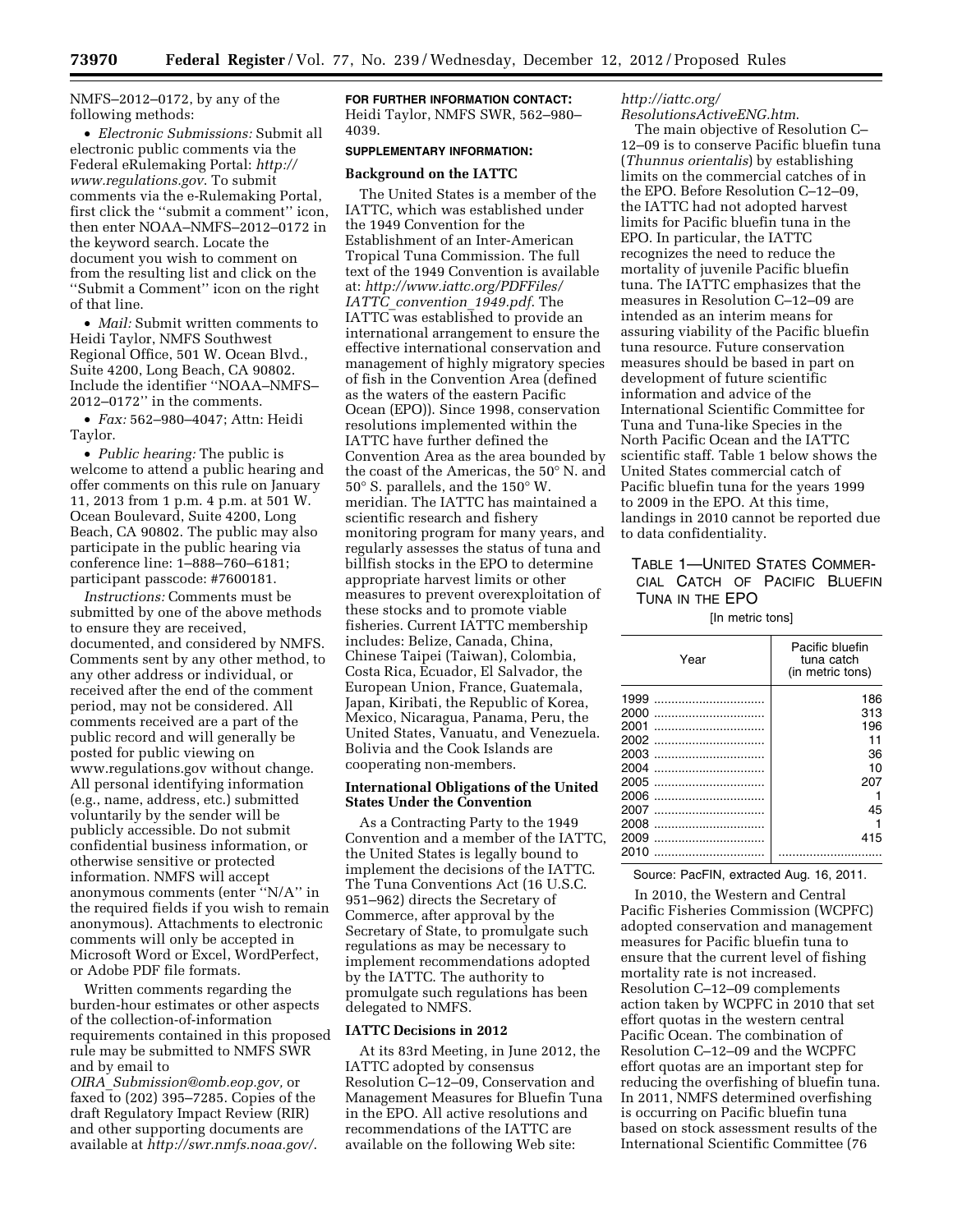FR 28422 (May 17, 2011)). NMFS recommended that domestic and international actions should be developed to end overfishing and rebuild the affected stock.

## **Proposed Action**

NMFS is proposing to implement domestically Resolution C–12–09, which provides for the conservation and management of Pacific bluefin tuna in the EPO through the following methods: retention of bluefin tuna by all United States commercial fishing vessels in the EPO shall be prohibited (i) for the remainder of 2012 when 500 metric tons has been harvested by the United States commercial fishing vessels, and (ii) for the remainder of 2013 when 10,000 metric tons has been harvested by the commercial fishing vessels of all countries in 2012 and 2013 combined. The 2013 prohibition will not be effective unless and until the annual commercial harvest of Pacific bluefin tuna by the United States fleet has reached 500 metric tons.

To clarify, the United States commercial fishery may catch more than the 500 metric tons in 2013, provided the 10,000 (2012 and 2013 combined) metric ton limit by the international fleet is not reached. However, if the 10,000 metric ton limit is reached, then the United States commercial fishery may catch up to a total of 500 metric tons of Pacific bluefin tuna.

## **Announcement of the Limit Being Reached**

To help ensure that the total catch of Pacific bluefin tuna in the EPO does not exceed the catch limit for each year, NMFS will report United States catch to the IATTC Director on a monthly basis. The IATTC Director, in turn will communicate on a regular basis the current catch levels and will inform the members of the IATTC when the total annual catch limit is reached. If NMFS determines, based on the information provided by the IATTC Director, that the applicable limit is imminent by a specific future date in that year, NMFS will publish a notice in the **Federal Register** announcing that specific restrictions will be effective on that specific future date until the end of the calendar year. Additionally, if the United States commercial fishing fleet has already caught 500 metric tons or more of Pacific bluefin tuna in 2012 or 2013 and the overall catch limit is reached, NMFS will publish a notice in the **Federal Register** announcing that restrictions will be effective immediately through the end of the calendar year. Under the authority of

the Tuna Convention Act, fishery management resolutions made by the IATTC and approved by the Department of State will be promulgated in the **Federal Register**. This includes necessary additional notifications to inform the public on an action that may impact the United States commercial fishing fleet. Specifically, 50 CFR 300.20, which implements the Tuna Convention Act, states the following:

''The regulations in this subpart are issued under the authority of the Tuna Conventions Act of 1950 (Act). The regulations implement recommendations of the Inter-American Tropical Tuna Commission (IATTC) for the conservation and management of highly migratory fish resources in the Eastern Tropical Pacific Ocean so far as they affect vessels and persons subject to the jurisdiction of the United States.''

NMFS will also endeavor to make publicly available, such as on a Web site, regularly updated estimates and/or forecasts of Pacific bluefin tuna catches in order to help fishermen plan for the possibility of the limit being reached.

The commercial catch limitation would go into effect in 2012, and remain in effect through 2013 unless the IATTC decides to remove or modify the measure in 2013. NMFS expects controls on fishing for Pacific bluefin tuna in the ETP to be included by the IATTC in future resolutions.

### **Classification**

The NMFS Assistant Administrator has determined that this proposed rule is consistent with the Tuna Conventions Act of 1950 and other applicable laws, subject to further consideration after public comment.

This proposed rule has been determined to be not significant for purposes of Executive Order 12866.

An initial regulatory flexibility analysis (IRFA) was prepared, as required by section 603 of the (RFA), 5 U.S.C. section 601 note. The IRFA describes the economic impact this proposed rule, if adopted, would have on small entities. A description of the action, why it is being considered, and the legal basis for this action are contained at the beginning of this section in the preamble and in the **SUMMARY** section of the preamble. A summary of the analysis follows. A copy of this analysis is available from NMFS (see **ADDRESSES**).

The proposed rule would apply to owners and operators of United States commercial fishing vessels that catch Pacific bluefin tuna in the IATTC Convention Area. It is important to note that no United States commercial vessels specialize in harvesting bluefin

tuna in the EPO. Bluefin tuna is caught commercially, on an irregular basis; by small coastal purse seine vessels operating in the Southern California Bight with limited additional landings by the drift gillnet fleet that targets swordfish and thresher shark. The Pacific bluefin commercial catch limitations are not expected to result in a closure of the United States fishery because catches from recent years have not reached the 500 metric tons. The last year the United States exceeded 500 metric tons was 1998. Refer to Table 1 (found above) for United States commercial catch of bluefin in the EPO for years 1999 to 2010.

The United States West Coast catch of bluefin tuna represents a relatively minor component of the overall EPO tuna catch. The number of purse seine vessels that have landed tuna in California averaged 197 annually between 1981–90, but declined to an annual average of 11 in the 2001–2010 period. The decline in the number of domestic vessels is correlated in part with the relocation of large cannery operations. Currently there are no canneries functioning as primary offloaders of tuna in California.

As part of the IRFA, the proposed rule impacts to small entities in the IATTC Convention Area were analyzed. The United States West Coast vessels (all gear types) operating in the EPO averaged annual landings of 113 metric tons of PBF during 2000–2011. The annual average catch of PBF had an exvessel value of \$175,892 (unadjusted for inflation) during 2000–2011. About 66 percent of this value was attributed to small coastal pelagic purse seiners that opportunistically target bluefin tuna in EPO, thus any bluefin tuna conservation measures primarily affect these vessels. Small purse seiners averaged 98 metric tons of bluefin tuna landings per year, with a range from zero to 411 metric tons per year during 2000–2011. There were up to six small purse seiners opportunistically targeting bluefin tuna in any one year during 2000–2011. Bluefin tuna is also incidentally caught and landed by large mesh drift gillnet vessels in small quantity. The landings of bluefin tuna by longline and albacore surface hook-and-line vessels operating in EPO have been negligible in recent years.

For the vessels (all gear types) that caught bluefin tuna, the share of revenue from bluefin tuna relative to the revenues from all species ranged from 0.11 percent to 6.96 percent during 2000–2011. The share of revenue from bluefin tuna averaged 2.42 percent relative to the revenue from the portfolio of all species for the vessels